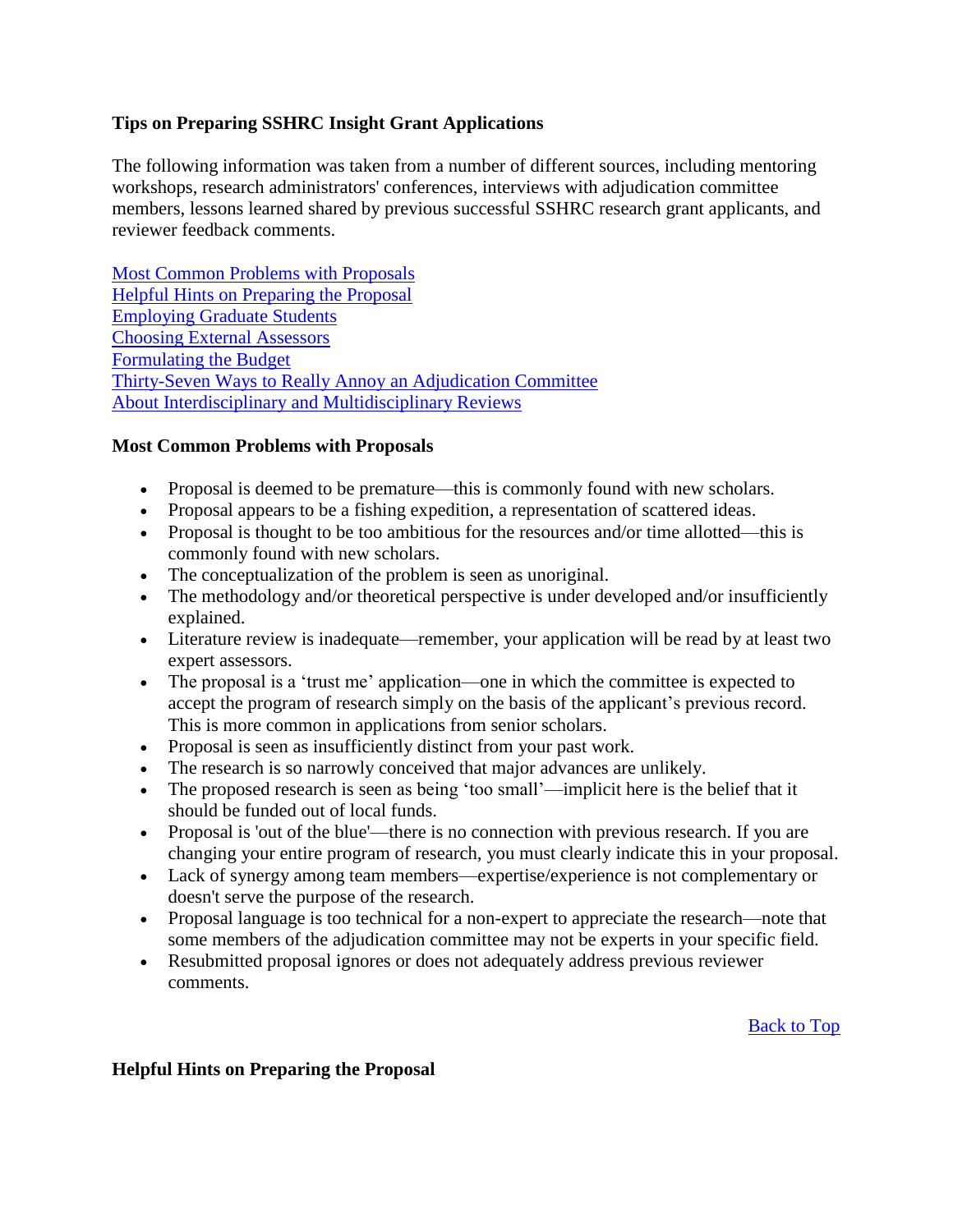Write your application as clearly as possible, with an eye to persuading specialists and generalists alike. You cannot expect (given upwards of 160 files and 5 review groups divided into committees), that all committee members will be conversant with your file or your specific field of research. In some cases, there will not be a specialist in your field on the committee.

- Try to engage with some of the wider questions in your field/discipline so as to show the wider relevance of your proposal.
- Make sure the one page summary captures the challenge and feasibility of your research and your capability to accomplish it—this is not only the first part of the application that committee members will read, it is also what many will turn to should your file come under prolonged discussion in a meeting. Specialists and generalists alike must be able to understand it.
- Demonstrate to the committee that you are familiar with the most recent work that pertains to your topic. Cite the most recent literature.
- Make sure your title accurately captures to content of your research. External assessors are sometimes misled by titles. Your title is also what the program officers at SSHRC will initially use when trying to identify external assessors.
- Cut back on jargon—not only will your committee include some non-specialists, but it is also wearing on specialists.
- Avoid excessive or inflated claims to originality and/or significance—you do not want to encourage one of the committee members to set about proving you wrong.
- Check out the programs that have been funded by your committee in the past so as to get a better idea of the range of activities: [http://www.sshrc-crsh.gc.ca/results](http://www.sshrc-crsh.gc.ca/results-resultats/recipients-recipiendaires/index-eng.aspx)[resultats/recipients-recipiendaires/index-eng.aspx](http://www.sshrc-crsh.gc.ca/results-resultats/recipients-recipiendaires/index-eng.aspx) and [http://www.sshrc](http://www.sshrc-crsh.gc.ca/results-resultats/award_search-recherche_attributions/index-eng.aspx)[crsh.gc.ca/results-resultats/award\\_search-recherche\\_attributions/index-eng.aspx](http://www.sshrc-crsh.gc.ca/results-resultats/award_search-recherche_attributions/index-eng.aspx)
- Avoid using a combative or overly aggressive tone when locating your work within the wider scholarly community—you never know who will be your external assessors and committee members.
- Ambition should be tempered by realism, especially for first time applicants.
- Avoid choosing a topic, or framing it in terms of what you think is trendy or sexy committees are wary of applications which strive too hard to be fashionable.
- Presentation is important, but content is even more critical.
- It should be clear to the reader what is the relationship between the bibliography that you attach to your application and your program of research.
- If there is a scholarly debate surrounding your topic, acknowledge all sides respectfully and carefully locate yourself within it.
- Make explicit any links between this proposed program of research and what you have done before.
- Your methodology or research plan should be laid out clearly such that each stage is visible to the reader.
- Even if the intended result is a book, don't talk about the book per se—committees fund research, not book production. Remember that you are writing for a committee of scholars, not a publisher's representative.
- Avoid any appearance that the application is intended to tidy up some earlier work.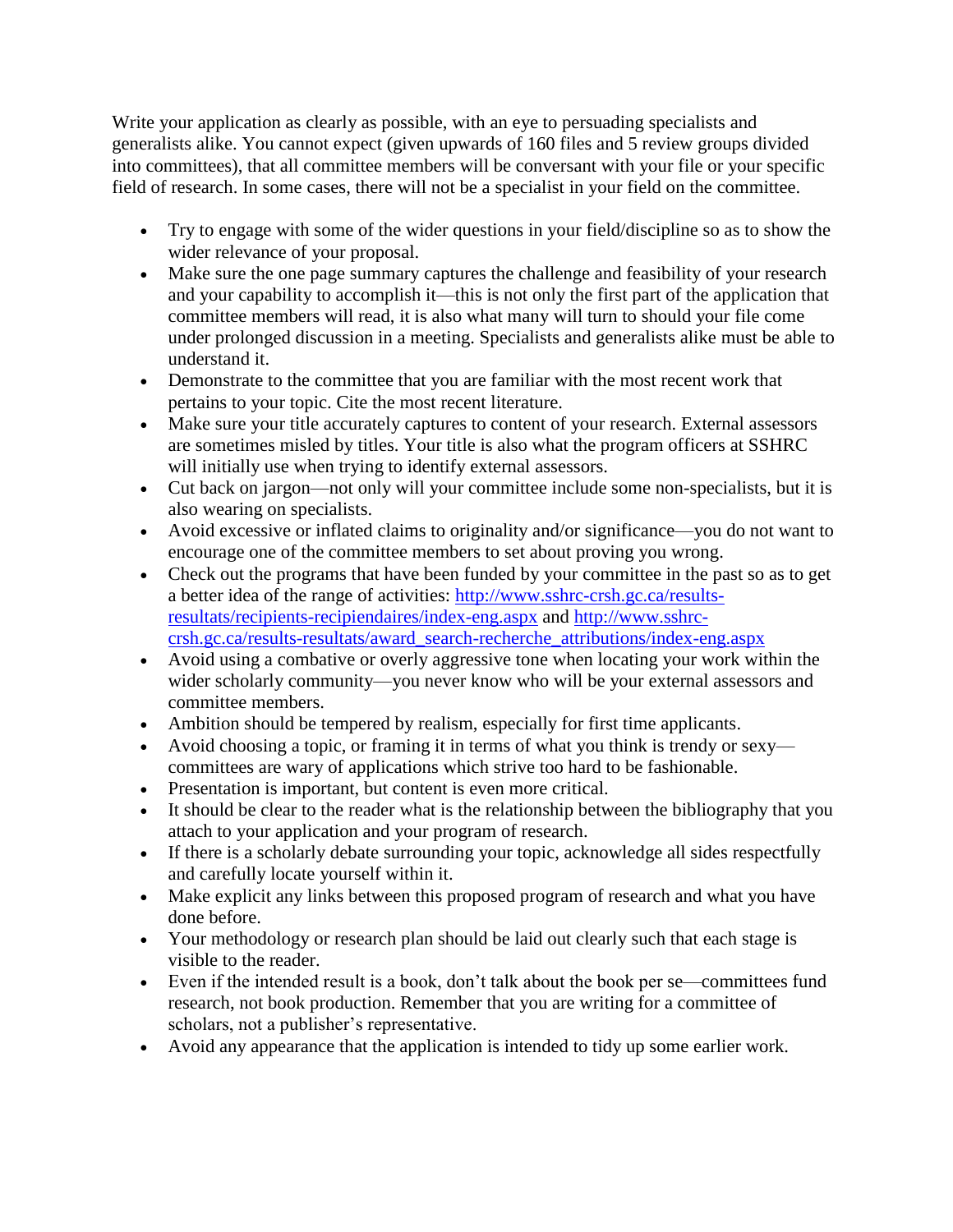- Never start your research plan by proposing that you (or your graduate student) will dedicate the first year to a literature review—committees assume that will already have been done in the course of preparing your proposal.
- Make certain that your bibliography is up to date.
- If you have already conducted a pilot project, tell the committee about it and the results.
- If space is tight and you need to show your grasp of key methodological or conceptual issues, you can always cite previous work in which you have already demonstrated such familiarity.
- Ask your colleagues to look at your application in order to get some specialist feedback.
- The first paragraph should make it clear to the reader why this study is so important and why you are the person to do it.
- Provide definitions for any unfamiliar terms/acronyms.
- Use headings/subheadings to organize your thoughts.
- There are no good grant writers—only good grant *rewriters*. Be prepared to go through many iterations.
- Make certain that there are no errors in syntax, spelling, or fact—if there are, committee members are inclined to mark such applications more harshly on the basis that they were too hastily put together.

### <span id="page-2-0"></span>**Employing Graduate Students**

- If you are employing graduate students in the research program, make certain that both they and the program will benefit.
- Committees tend to be suspicious of large teams of graduate students who are not seen as integral to the research program.
- Graduate students should not be employed as gophers or as scanner slaves. Nor should they be doing all the critical research—an IG is not primarily intended as a means of funding the work and training of graduate students (you will find those types of funding opportunities in the Talent umbrella suite of programs). However, SSHRC is very supportive of the use of graduate students where appropriate.
- Use the appropriate level of graduate students—make sure the tasks assigned to them match their stage of training.
- Owing to the costs of a post-doctoral fellow, extra care needs to be taken in justifying their inclusion on the research team.
- Undergraduate students can be included, if appropriate and where graduate students are not available. However, as a general rule, committees favour graduate students.

### [Back to Top](#page-0-2)

### <span id="page-2-1"></span>**Choosing External Assessors**

 When recommending external assessors, choose scholars who are well regarded in the profession and who are well versed with your approach. Be sure to avoid conflict of interest between them and yourself.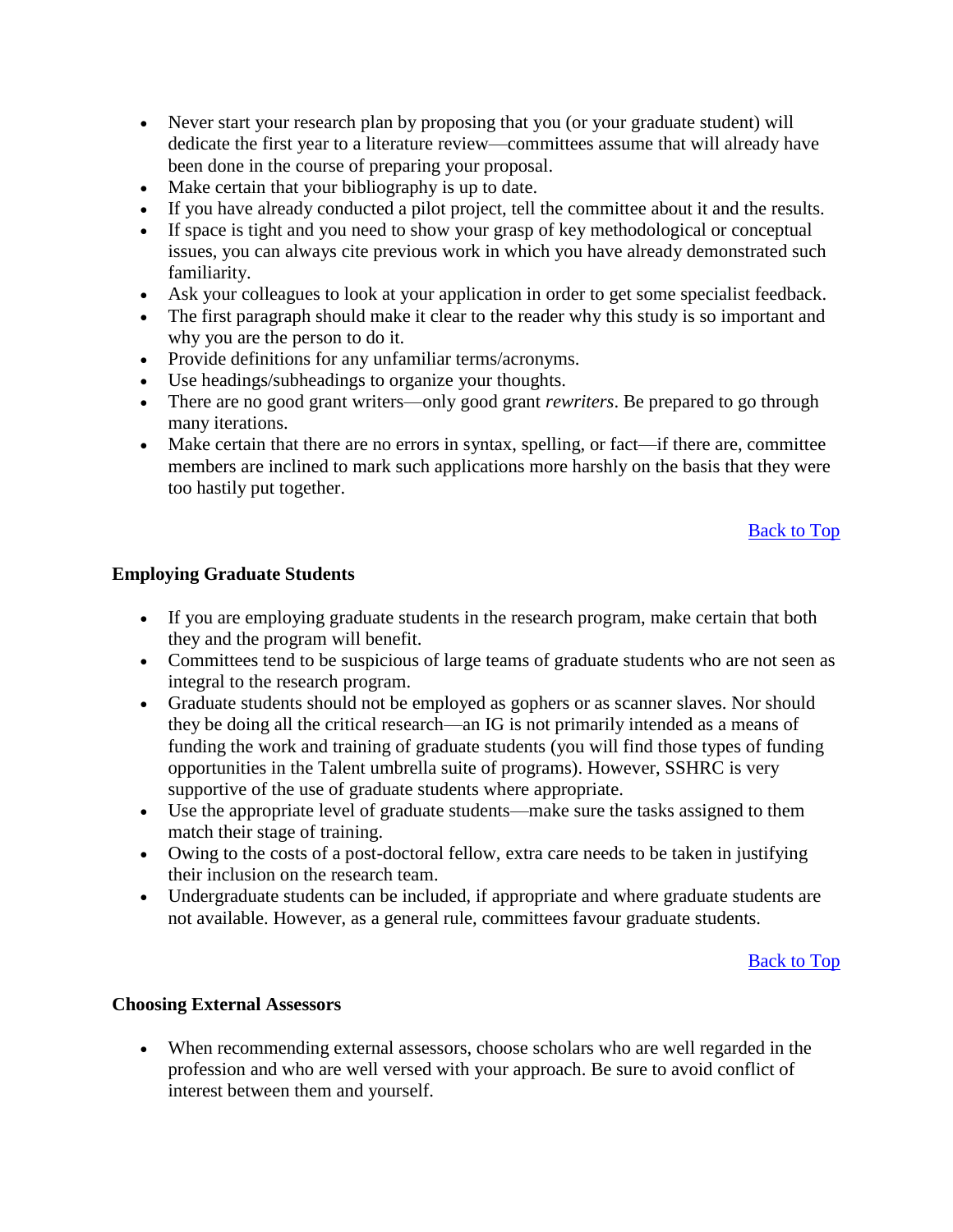- Generally, assessors from Canada and the U.S. are more helpful because they are more familiar with the prevailing research grant culture, rules and expectations.
- On the other hand, listing scholars elsewhere in the world is suggestive of your wider impact and presence.
- If you think that SSHRC might choose an assessor who is prejudiced against you, you can ask in the "Exclusion (Assessors)" section of your online application that they do not approach him/her. Your request will remain confidential and will not be seen by committee members or external assessors.

### <span id="page-3-0"></span>**Formulating the Budget**

The budget is one area where you are almost guaranteed to find that every committee member has an opinion. Committees often attract individuals who were accountants in a previous life. Committees are often asked to try and find extra savings so as to help fund more projects. Consequently, budgets tend to be scrutinized closely.

- In addition to ranking all the applications, committees are also required to recommend a budget for all applications deemed worthy of funding.
- While SSHRC tries to dissuade committees from micromanaging budgets, their own research experience has given committee members a good sense of what it takes to conduct research within their fields and they can become very vocal if they suspect that the budget is inappropriate or unnecessary for the task. Be sure to provide a compelling rationale in your budget justification.

### *Remember: committee members also live within a culture of poverty.*

- Your budget must demonstrate that you have worked through the costs of your research. If the committee feels that the budget is unwarranted or unjustified, this may lead them to think that the research itself has not been adequately thought through.
- A detailed and carefully costed budget also makes it more difficult for committee members to recommend a global/general cut.
- It is useful to find out what the typical budget is for the committee to which you will be applying. This is not to say that they will not fund any more than the median, but it gives you some sense of their comfort zone, and when/if more explanation/justification is called for.
- Be certain that whatever you request is not only carefully costed in the budget justification but is also accounted for in the detailed proposal.
- Avoid padding —committees are willing to recommend an appropriate amount but can easily become annoyed if they suspect the budget is inflated.
- Don't economize too much—not asking for adequate funding is also grounds to reject an application (though this rarely happens). It is a signal that your research is not well thought through.
- Remember that committee members can call on their own personal experience to know what is appropriate and what is not.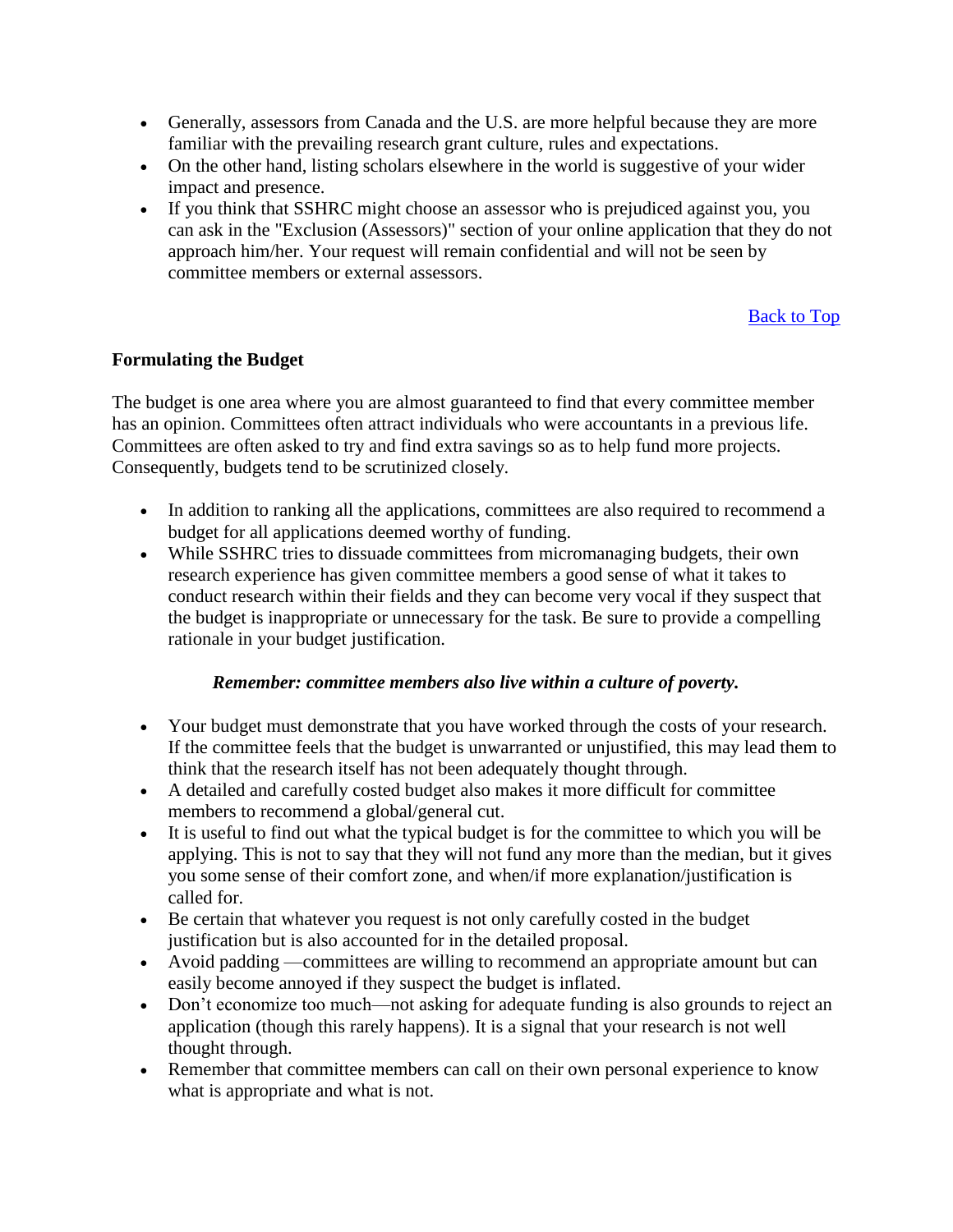- Do not ask for things that are specifically prohibited under SSHRC guidelines (e.g., furniture, more than 125 days subsistence in a given year, etc.).
- Make sure that requests for hardware (computer, printers, cameras, etc.) are justified by the research tasks that they need to perform. Not everyone needs a top of the line, highpowered computer, but if you do, make sure you explain why.
- Travel costs should be reasonable, and wherever possible, trips should be combined so as to minimize costs.
- While SSHRC rules do allow for the incorporation of post-doctoral fellows, unless there is a clearly defined need for a post-doc, committees will often replace a post-doc with a doctoral student.
- Wherever possible, use students rather than non-students, and if non-students are needed, provide a clear rationale in your budget justification.
- If the training of graduate students is an important and integral part of your proposal, consider including students in your requests for conference travel, particularly if they will be presenting papers.

# <span id="page-4-0"></span>**Thirty-Seven Ways to Really Annoy an Adjudication Committee**

- Insist on flying business class.
- Tell the Committee that last year's committee members were complete idiots.
- Claim that nobody has ever done anything vaguely related to your topic before.
- Invent your own format for providing bibliographical information.
- Try to elicit the Committee's sympathy with tales of how badly treated you are by your home institution.
- Apply for money to work in an archive that burned down years ago.
- Ask for a \$5000 laptop when all you need is a simple word processor.
- Use the section on extenuating circumstances to bemoan your heavy teaching load.
- Talk about how badly under-funded you have been.
- Tell the committee all kinds of things about yourself that were not requested and are not relevant to the application.
- Challenge the contributions of every named scholar in your research area.
- Do not include anything in your bibliography that has been published in the last ten years.
- Misspell the names of your referees.
- Rely exclusively on your spellchecker—there is considerable difference between 'public affairs' and 'pubic affairs.'
- Show up before the same committee on three different applications (as principal investigator on one and co-investigator on two others).
- Ignore syntax rules and avoid punctuation and paragraphs.
- Identify the leading figure in the field as an 'idiot.'
- Double-count publications in your c.v.
- List publications more than six years old in the c.v. section of the application.
- Include a big name on your team but do not define her/his role.
- Fail to explain the reasons for your trips to various places.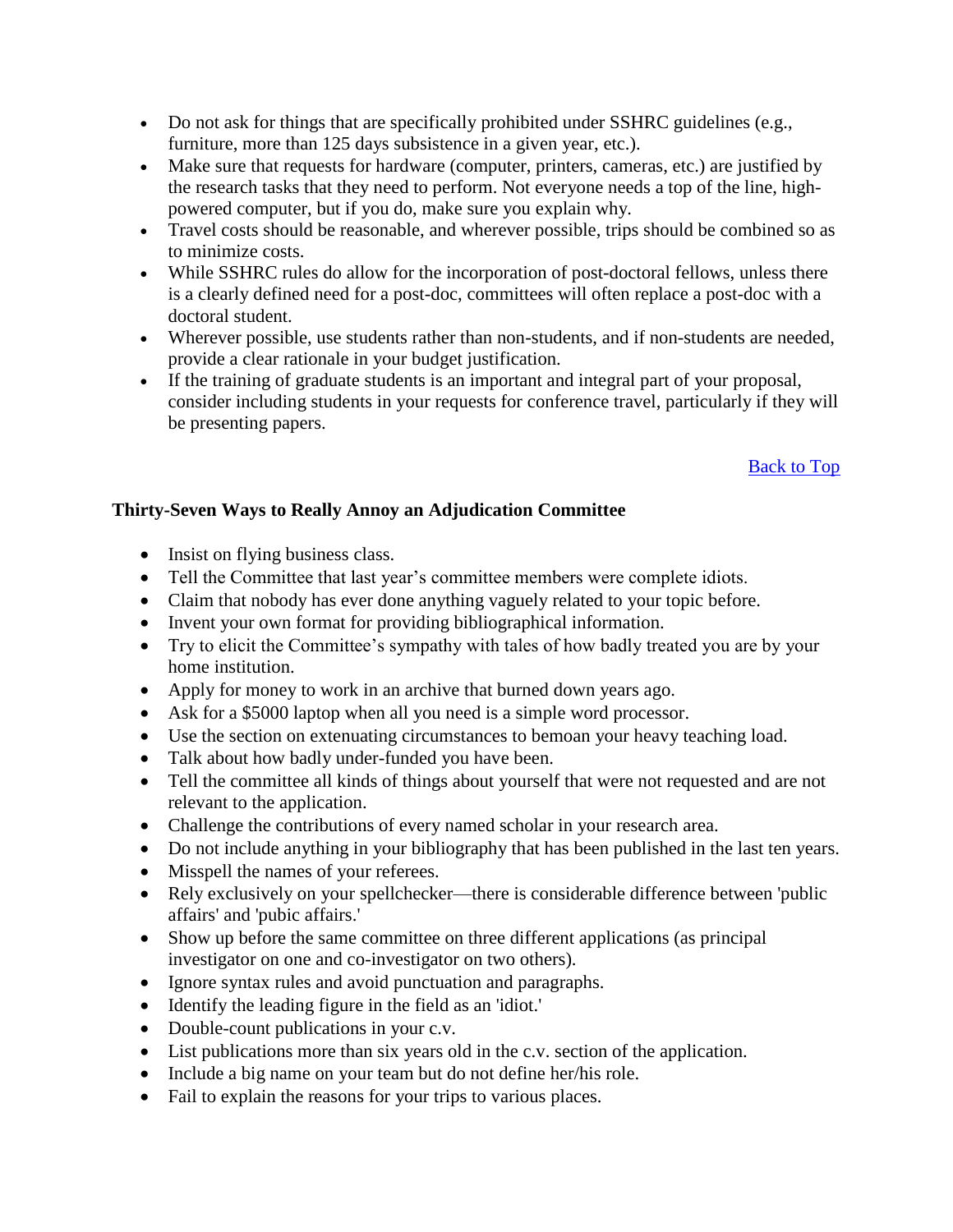- Under publications, type 'too many to list'.
- Add up your budget incorrectly.
- List Wikipedia as a publication.
- Tell the committee that ethics reviews are a waste of time and irrelevant.
- Use the application to carry on a polemical fight with your colleagues in other institutions.
- Be repetitive.
- Insist that you are waiting for the science to catch up with you.
- Insist that there is a conspiracy (feminist, Marxist, right-wing, vegetarian, or all four) out there trying to get you—and then arrange for your external referees to back you up.
- Justify your application to interdisciplinary/multidisciplinary studies on the basis that your colleagues in your discipline are hopelessly out of date.
- Invent new acronyms.
- Use as many acronyms as you can, but then change their spelling part way through the application.
- Keep submitting the same application without taking any notice of previous committees' comments.
- Employ a graduate student to help cart books back and forth from the library.
- Insist that you have nothing to learn from recent scholarship.
- Dare the committee to reject you and thereby prove that they are a bunch of hide-bound bureaucrats doing Ottawa's dirty work.
- Ask for office furniture in your budget.

### <span id="page-5-0"></span>**About Interdisciplinary and Multidisciplinary Studies**

In many cases, there is a natural fit between your proposed research and an existing committee. With the rise of interdisciplinary and multidisciplinary research, however, it can be tempting to request an interdisciplinary review.

- Think this through—SSHRC takes a very rigorous view of what constitutes interdisciplinarity. Merely having a program that might interest scholars in a range of fields is not sufficient, nor is simply attaching another perspective to your work—they must be integrated. Explain how your research will integrate intellectual resources (theories, methodologies, perspectives, etc.) drawn from two or more disciplines. List the various disciplines/areas of research from which expertise should be drawn to assess the research proposal.
- Remember that a committee with scholars in the same or similar discipline to yourself will likely be better placed to evaluate your record of research achievement (e.g., they will know the leading journals/presses in your field). For instance, if your research involves both history and cultural studies, but is primarily historical in nature, you should select Group 1 (which includes History) and, under disciplines, indicate History as Discipline #1 and Cultural Studies as Discipline #2. Your application will be adjudicated